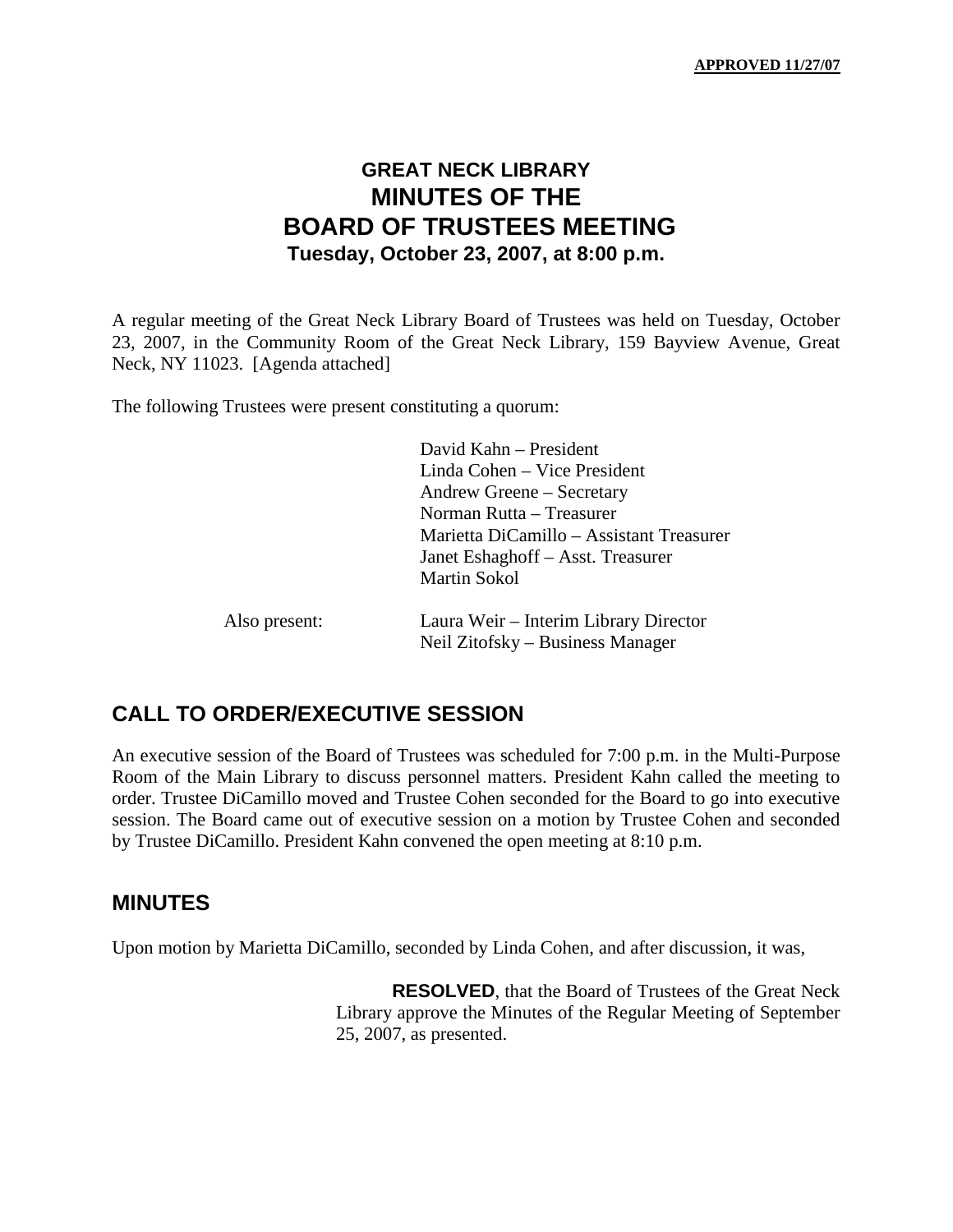\_\_\_\_\_\_\_\_\_\_\_\_\_\_\_\_\_

Trustee DiCamillo pointed out that she was misquoted in the Minutes on page 6, paragraph 2 which begins with "Trustee DiCamillo referenced communications between H2L2 and the Director..."

\_\_\_\_\_\_\_\_\_\_\_\_\_\_\_\_\_\_\_\_\_\_\_\_\_\_\_\_\_\_\_\_\_\_\_\_\_\_\_\_\_\_\_\_\_\_\_\_\_\_\_\_\_\_\_\_\_\_\_\_\_\_\_\_\_\_\_\_\_\_\_\_\_\_\_\_\_\_\_\_\_\_\_\_\_\_\_

Secretary Greene did not agree with her corrections as he did not recall her making such a statement.

Upon motion by Marietta DiCamillo, seconded by Linda Cohen, and after discussion, it was,

**RESOLVED**, that the Board of Trustees of the Great Neck Library table the Minutes of September 25, 2007, until after Trustee DiCamillo has listened to the recording of the meeting.

**VOTE:** Yes – 7 (Cohen, DiCamillo, Eshaghoff, Greene, Kahn, Rutta, Sokol) *MOTION CARRIED UNANIMOUSLY*

# **TREASURER'S REPORT – PERSONNEL REPORT**

During the month of September 2007, revenue received was \$36,802. Total expenses were \$556,329.

At the close of business, September 30, 2007, total operating fund holdings were \$1,970,808. Of these funds, \$1,968,028 was on deposit at HSBC and Chase Bank, and \$2,780 was on hand in Petty Cash funds at Main and the Branches. This compares to a September 30, 2006, balance of \$1,432,319.

Additionally, the cash balance of the Main Building and Special Services fund was \$1,257,507; the Automated Library fund was \$59,112; the Restricted Gift fund was \$372,682; the Branch and Special Services fund was \$107,122. These funds totaled \$1,796,424 on September 30, 2007. The September 30, 2006, total was \$1,416,834.

Upon motion by Norman Rutta, seconded by Marietta DiCamillo, and after discussion, it was,

**RESOLVED,** that the Board of Trustees of the Great Neck Library accept the October 23, 2007, Treasurer's Report with the Personnel Changes of September 22, 2007, through October 19, 2007.

**VOTE:** Yes – 7 (Cohen, DiCamillo, Eshaghoff, Greene, Kahn, Rutta, Sokol) *MOTION CARRIED UNANIMOUSLY*

Upon motion by Norman Rutta, seconded by Marietta DiCamillo, and after discussion, it was,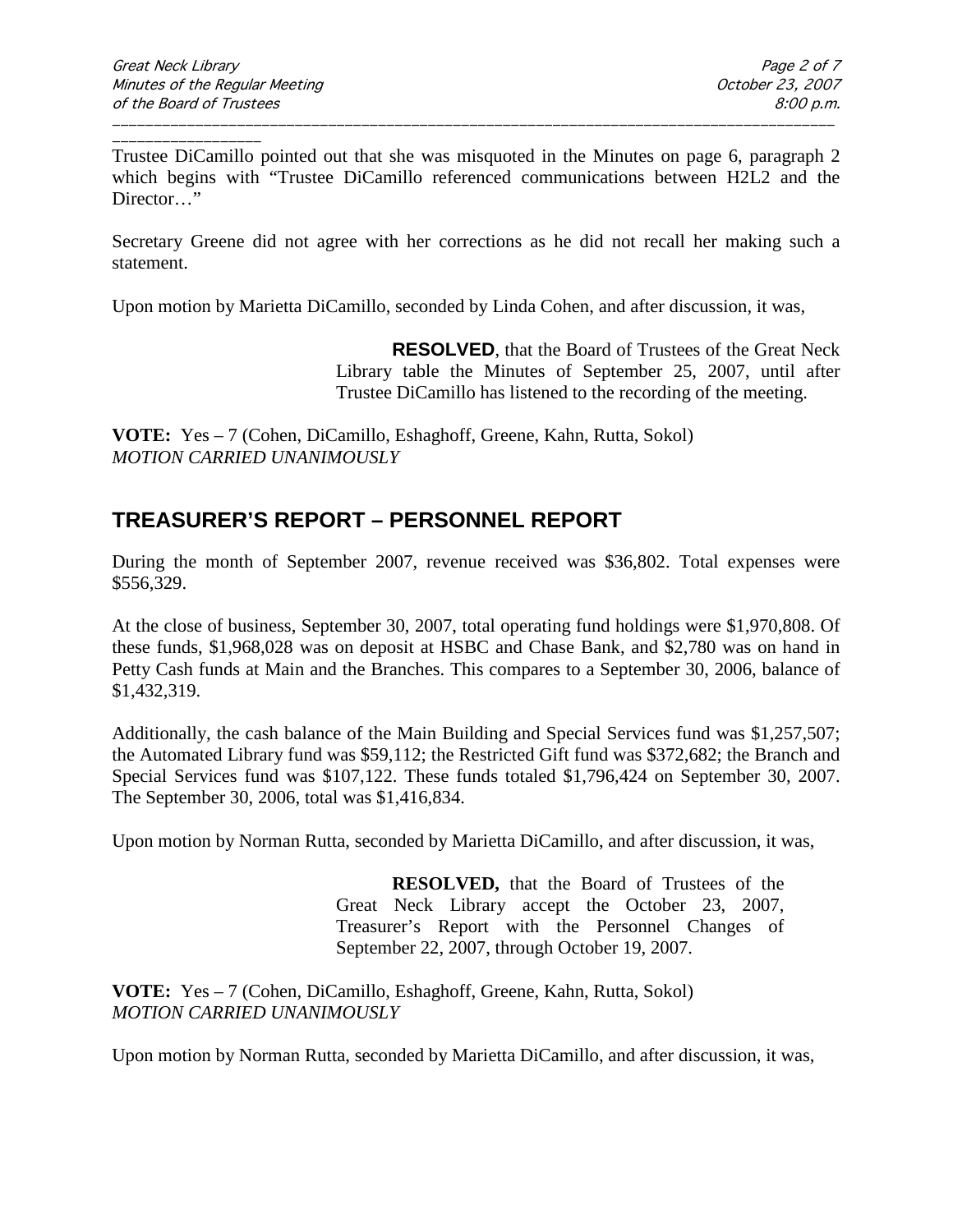\_\_\_\_\_\_\_\_\_\_\_\_\_\_\_\_\_

**RESOLVED,** that the Board of Trustees of the Great Neck Library authorize the Treasurer, who has reviewed all checks and supporting documentation, to pay the persons named in the Warrant dated September 22, 2007, through October 19, 2007, Paid Checks numbered 0024639 through 0024643, 0024696 through 0024701, 1194 and 36105 through 36116 and Checks To-Be-Paid numbered 36117 through 36235, the sums set against their respective names, amounting in the aggregate to \$310,087.87.

**VOTE:** Yes – 7 (Cohen, DiCamillo, Eshaghoff, Greene, Kahn, Rutta, Sokol) *MOTION CARRIED UNANIMOUSLY*

Upon motion by Janet Eshaghoff, seconded by Norman Rutta and after discussion, it was,

\_\_\_\_\_\_\_\_\_\_\_\_\_\_\_\_\_\_\_\_\_\_\_\_\_\_\_\_\_\_\_\_\_\_\_\_\_\_\_\_\_\_\_\_\_\_\_\_\_\_\_\_\_\_\_\_\_\_\_\_\_\_\_\_\_\_\_\_\_\_\_\_\_\_\_\_\_\_\_\_\_\_\_\_\_\_\_

**RESOLVED,** that the Board of Trustees of the Great Neck Library accept the Payroll Warrants for pay dates September 13 and September 23, 2007, which have been reviewed by the Treasurer, in the amounts of \$147,988.05 and \$158,017.48 respectively, for a total of \$306,005.53.

**VOTE:** Yes – 7 (Cohen, DiCamillo, Eshaghoff, Greene, Kahn, Rutta, Sokol) *MOTION CARRIED UNANIMOUSLY*

# **REPORTS**

#### **Interim Director** [Report appended]

Trustee DiCamillo indicated that she would be interested in reviewing the demographics used in making the determination of how many computers are to be given to each branch. These computers are being made available through the Gates Foundation Grant. Interim Director will get the information for her.

*Public Comments: Emanuel Kline*

#### **Branch Committee** [Minutes appended]

Trustee Greene, Chair of the Branch Committee, reported on the October 11<sup>th</sup> Branch Committee meeting at the Station Branch Library. Members of the committee were very impressed with the esprit de corps of the Station Branch staff and the public. The Station Branch Library sign on the front of the building has been in disrepair for some time now and this should be addressed.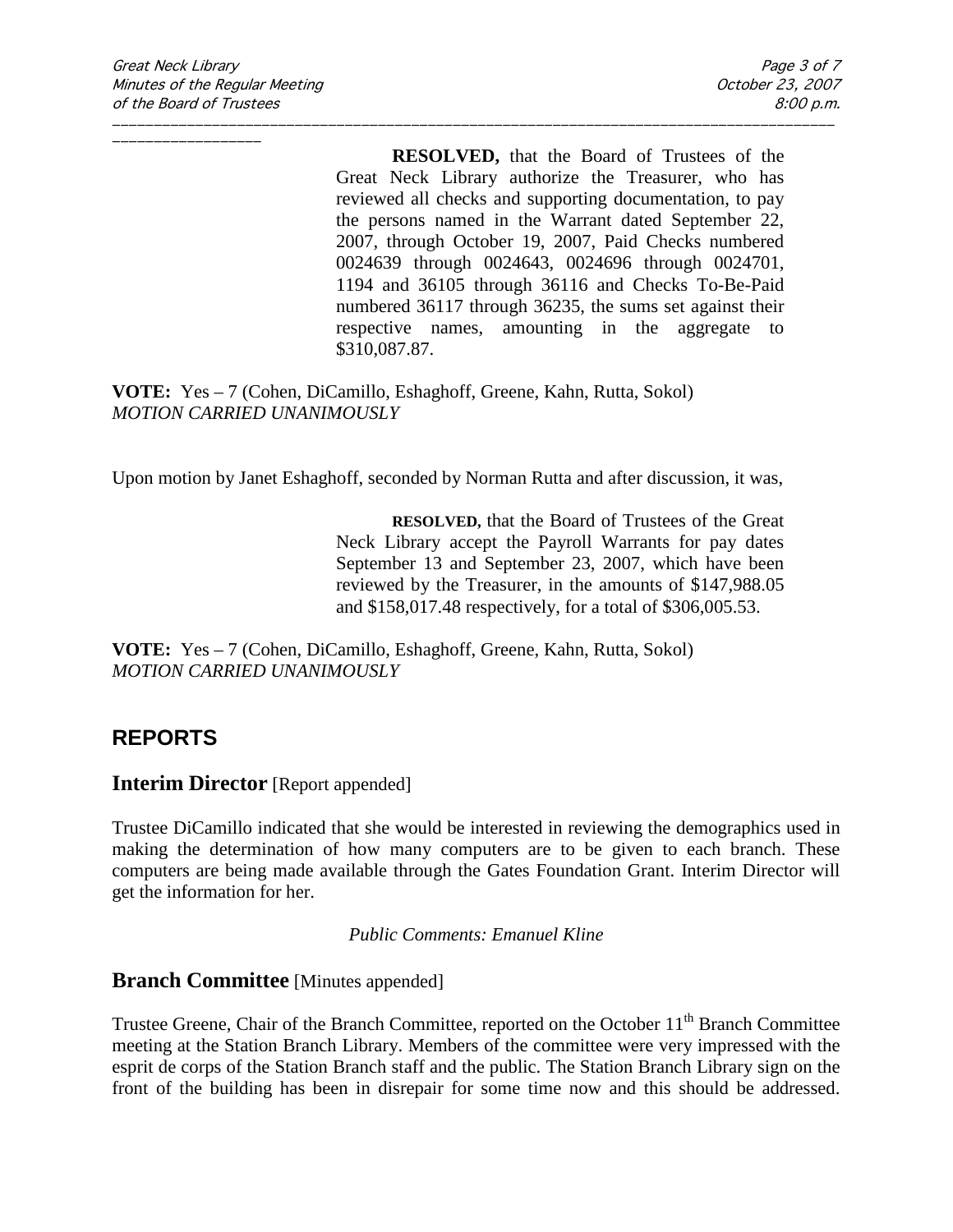\_\_\_\_\_\_\_\_\_\_\_\_\_\_\_\_\_ Another Branch Committee meeting will be scheduled at the Parkville Branch. Marianna Wohlgemuth, a member of the audience, requested that advance notice be given so that the New Hyde Park residents can be notified via their community newsletter, to which the Branch Chair agreed.

\_\_\_\_\_\_\_\_\_\_\_\_\_\_\_\_\_\_\_\_\_\_\_\_\_\_\_\_\_\_\_\_\_\_\_\_\_\_\_\_\_\_\_\_\_\_\_\_\_\_\_\_\_\_\_\_\_\_\_\_\_\_\_\_\_\_\_\_\_\_\_\_\_\_\_\_\_\_\_\_\_\_\_\_\_\_\_

*Public Comments: Marianna Wohlgemuth*

## **NEW BUSINESS**

## **Policy Manual Changes**

#### PRINTING FEES

Upon motion by Linda Cohen and seconded by Marietta DiCamillo and after discussion, it was,

**RESOLVED,** that the Board of Trustees of the Great Neck Library amend its Policy Manual by replacing Section 800-65 – Computer Workstations – with the following revision:

"There is a charge of 10 cents per page for all printouts from the public computer workstations. Charges will be debited to the individual's account which is linked to his/her library card record."

*Public Comments: Marianna Wohlgemuth, Stanley Dacher*

**VOTE:** Yes – 7 (Cohen, DiCamillo, Eshaghoff, Greene, Kahn, Rutta, Sokol) *MOTION CARRIED UNANIMOUSLY*

#### CORPORATE CREDIT CARD

Upon motion by Linda Cohen, seconded by Marietta DiCamillo, and after discussion, it was,

**RESOLVED,** that the Board of Trustees of the Great Neck Library amend its Policy Manual Section 400- 21 – Corporate Credit Card – to eliminate the sentence, "The card may also be used for Gift Committee charges to be paid with Gift Committee funds."

**VOTE:** Yes **–** 7 (Cohen, DiCamillo, Eshaghoff, Greene, Kahn, Rutta, Sokol) *MOTION CARRIED UNANIMOUSLY*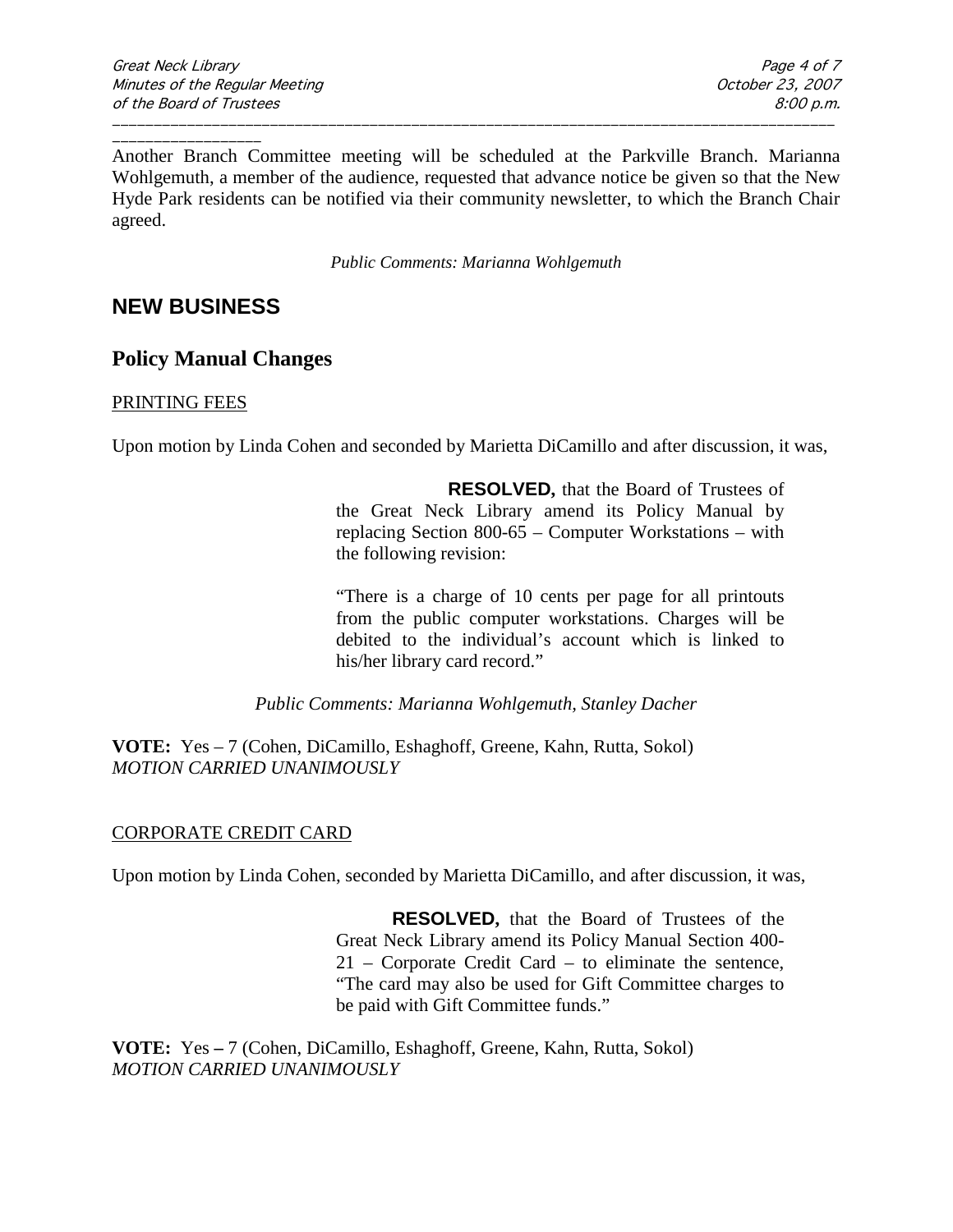\_\_\_\_\_\_\_\_\_\_\_\_\_\_\_\_\_

### **Records Destruction**

Upon motion by Janet Eshaghoff, seconded by Linda Cohen, and after discussion, it was,

\_\_\_\_\_\_\_\_\_\_\_\_\_\_\_\_\_\_\_\_\_\_\_\_\_\_\_\_\_\_\_\_\_\_\_\_\_\_\_\_\_\_\_\_\_\_\_\_\_\_\_\_\_\_\_\_\_\_\_\_\_\_\_\_\_\_\_\_\_\_\_\_\_\_\_\_\_\_\_\_\_\_\_\_\_\_\_

**RESOLVED,** that the Board of Trustees of the Great Neck Library authorize the destruction of the following records in accordance with Record Retention policy Section 400-30:

- Audiotapes, diskettes, stenographer's notes and verbatim minutes used to prepare official Minutes of Board of Trustees meetings, 2006 and earlier;
- Meeting files, background materials and other records used at Board of Trustees meetings, 2005 and earlier.

Trustee DiCamillo objected to destroying those elements of Board meetings. President Kahn suggested that the Policy Committee take this under consideration.

**VOTE:** Yes **–** 6 (Cohen, Eshaghoff, Greene, Kahn, Rutta, Sokol); No – 1(DiCamillo) *MOTION CARRIED*

## **Excess Equipment**

Upon motion by Martin Sokol, seconded by Linda Cohen, and after discussion, it was,

**RESOLVED,** that the Board of Trustees of the Great Neck Library declare the items listed on the appended schedule excessed and authorize the Interim Director to dispose of same in an appropriate manner.

Trustee DiCamillo requested an updated inventory of computers and audiovisual equipment. Interim Director Weir will supervise the proper disposal of the excessed items.

**VOTE:** Yes **–** 7 (Cohen, DiCamillo, Eshaghoff, Greene, Kahn, Rutta, Sokol) *MOTION CARRIED UNANIMOUSLY* 

### **Snow Removal Contract**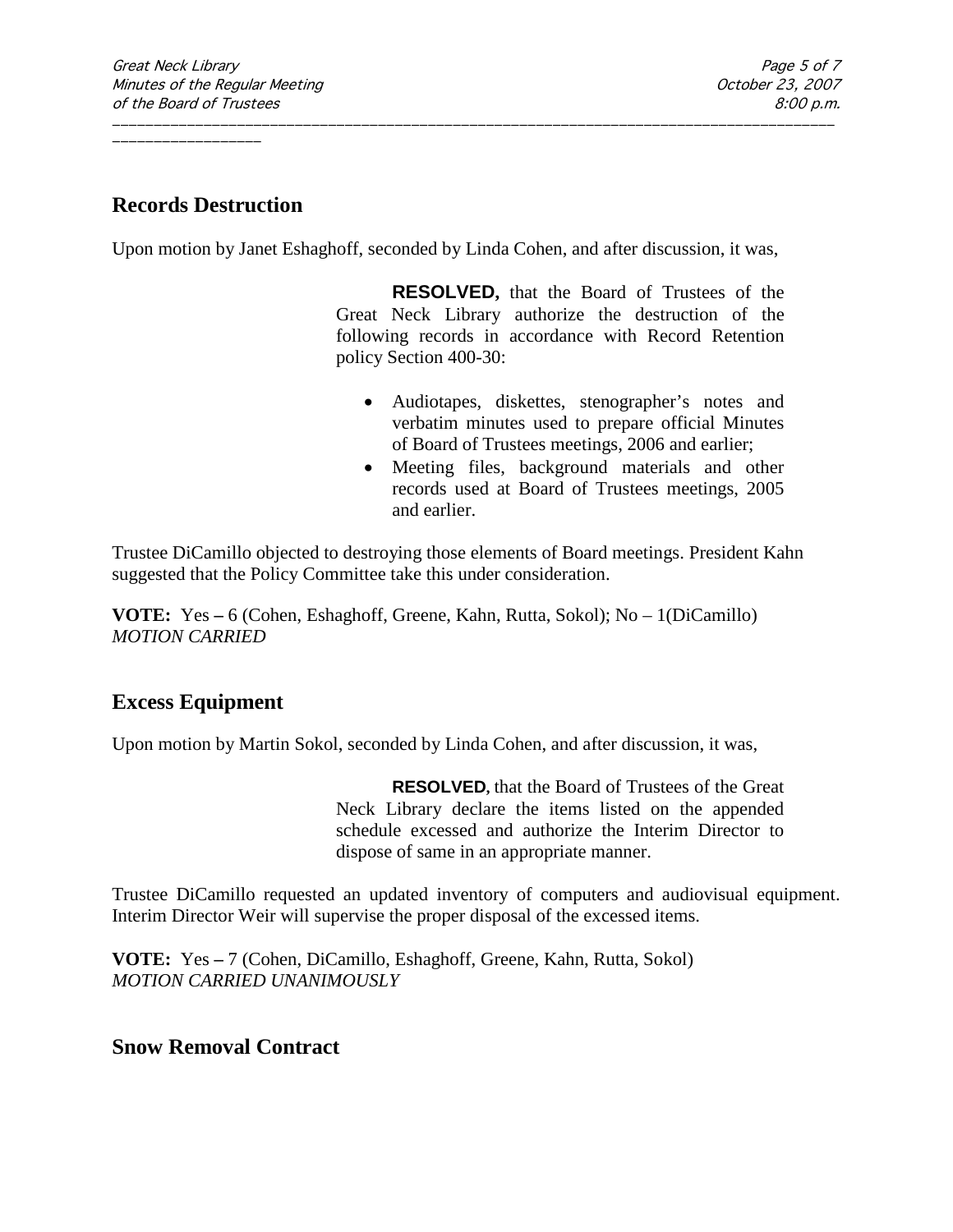\_\_\_\_\_\_\_\_\_\_\_\_\_\_\_\_\_ Three proposals required for the awarding of the snow removal contract were not obtained at the time of this meeting. Therefore, this was deferred to the November Board meeting. Should there be a snowfall before then, one of the contractors who submitted proposal could be called on the spot to do snow removal.

\_\_\_\_\_\_\_\_\_\_\_\_\_\_\_\_\_\_\_\_\_\_\_\_\_\_\_\_\_\_\_\_\_\_\_\_\_\_\_\_\_\_\_\_\_\_\_\_\_\_\_\_\_\_\_\_\_\_\_\_\_\_\_\_\_\_\_\_\_\_\_\_\_\_\_\_\_\_\_\_\_\_\_\_\_\_\_

## **Directors & Officers Insurance Policy Renewal**

Upon motion by Norman Rutta, seconded by Linda Cohen, and after discussion, it was,

**RESOLVED,** that the Board of Trustees of the Great Neck Library approve the renewal of the Directors & Officers liability insurance policy with Philadelphia Indemnity Insurance Company for a one-year term commencing November 28, 2007, at a cost of \$4,403 as proposed by Edwards and Co., to be charged to the Property/Liability Insurance budget line.

Trustee Sokol pointed out that there are professionals in this field who could analyze the Library's D&O insurance policy to make sure that the trustees are properly covered in the event of a lawsuit. He will bring in more information for the next meeting. In the meantime, Business Manager Zitofsky will also look into this.

**VOTE:** Yes **–** 7 (Cohen, DiCamillo, Eshaghoff, Greene, Kahn, Rutta, Sokol) *MOTION CARRIED UNANIMOUSLY*

### **Area Seven Trustee Position**

Trustee Cohen nominated Louise Sobin to be re-elected for another term as Area 7 representative to the Nassau Library System Board of Trustees. Trustee DiCamillo seconded and all were in favor.

## **Computer Consultant**

Business Manager Zitofsky asked that the resolution to award Corstar the contract as Computer Consultant be removed from the agenda for tonight's meeting as he did not have three quotes and would like to look for other consultants apart from Corstar.

## **CORRESPONDENCE**

Rhoda Shapiro read and spoke to her letter of September 19, 2007. Geoffrey Clain was not present to speak to his letter of October 14, 2007.